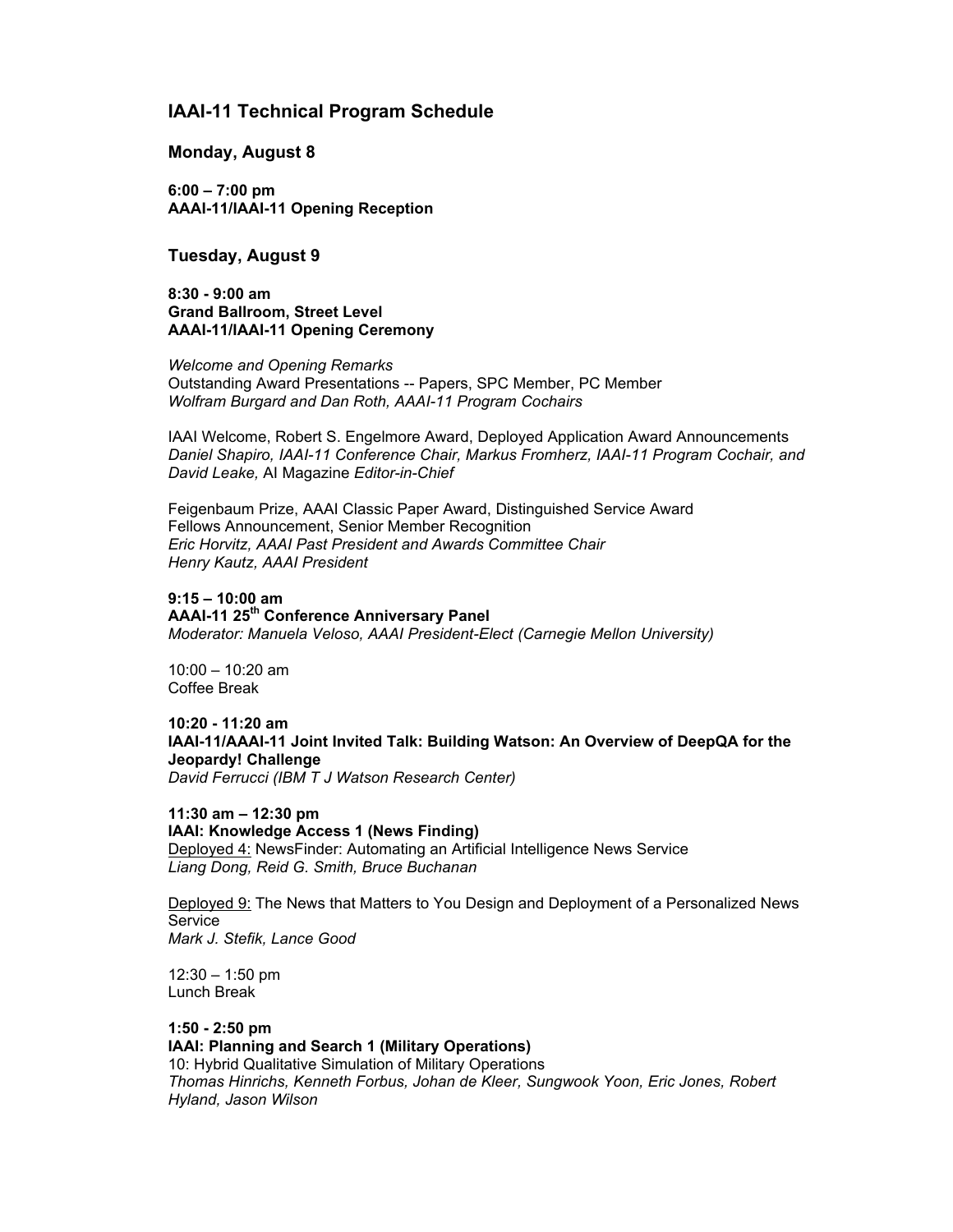Deployed 49: Learning by Demonstration Technology for Military Planning and Decision Making: A Deployment Story

*Karen Myers, Jake Kolojejchick, Carl Angiolillo, Tim Cummings, Tom Garvey, Melinda Gervasio, Will Haines, Chris Jones, Janette Knittel, David Morley, William Ommert, Scott Potter*

## **3:00 - 4:00 pm IAAI: Intelligence Analysis**

3: Abductive Inference for Combat: Using SCARE-S2 to Find High-Value Targets in **Afghanistan** *Paulo Shakarian, Margo K. Nagel, Brittany E. Schuetzle, V. S. Subrahmanian*

46: Monitoring Entities in an Uncertain World: Entity Resolution and Referential Integrity *Steven N. Minton, Sofus A. Macskassy, Peter LaMonica, Kane See, Craig A. Knoblock, Greg Barish, Matthew Michelson, Raymond Liuzzi*

 $4:00 - 4:20$  pm Coffee Break

#### **4:20 - 5:20 pm IAAI: Security and Privacy**

5: A Machine Learning Based System for Semi-Automatically Redacting Documents *Chad Cumby, Rayid Ghani*

42: Testing Cyber Security with Simulated Humans *Jim Blythe, Aaron Botello, Joseph Sutton, David Mazzoco, Jerry Lin, Marc Spraragen, Michael Zyda*

**6:30 – 10:00 pm IAAI-11 Lab Tour at Google San Francisco** *(By reservation only; space limited; information available July 1)*

## **Wednesday, August 10**

**9:00 – 10:00 am**

## **IAAI: Machine Learning 1 (Health and Medicine)**

Deployed 31: Machine Learning and Sensor Fusion for Estimating Continuous Energy **Expenditure** *Nisarg Vyas, Jonathan Farringdon, David Andre and John (Ivo) Stivoric*

32: Detecting Falls with Location Sensors and Accelerometers *Mitja Lustrek, Hristijan Gjoreski, Simon Kozina, Bozidara Cvetkovic, Violeta Mirchevska, Matjaz Gams*

10:00 – 10:20 am Coffee Break

**10:20 - 11:20 am IAAI-11 Invited Talk: Robert S. Engelmore Memorial Award Lecture: Playing with Cases: Rendering Expressive Music Performance with Case-Based Reasoning**

*Ramon Lopez de Mantaras (Artificial Intelligence Research Institute (IIIA) and Spanish National Research Council (CSIC))*

**11:30 am - 12:30 pm IAAI: Machine Learning 2**